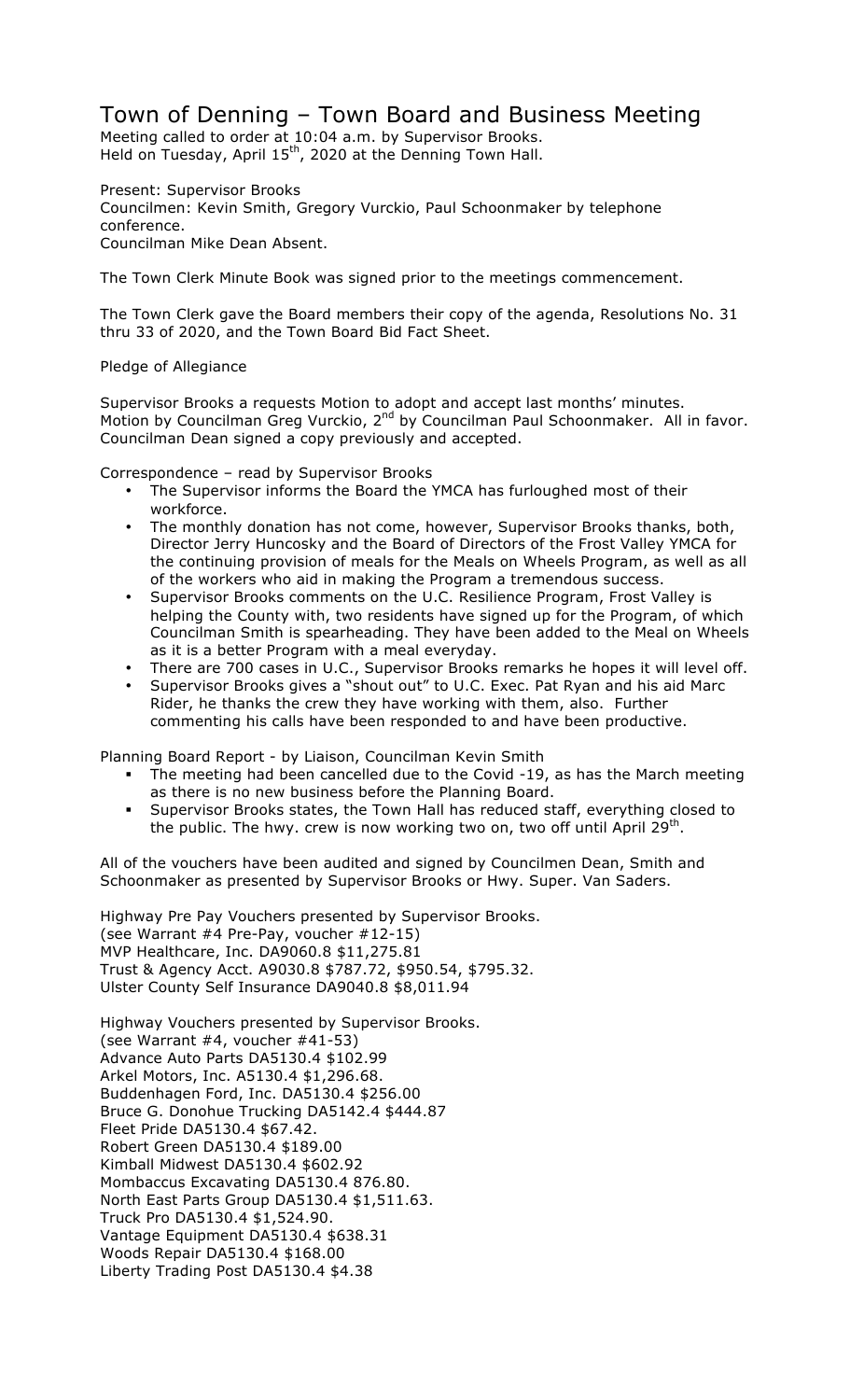General Pre Pay Vouchers presented by Supervisor Brooks. (see Warrant #4PP, voucher (#20-29) Central Hudson A1620.4 \$290.39, A5132.4 \$380.89, A8160.4 \$41.43, A5182.4 \$128.88 Healthcare Reimbursement Act A9060.8 \$2,500.00 MVP Health Care DA9060.8 \$8,059.68 Spectrum A1620.4 \$208.50, A5132.4 \$158.91 Trust & Agency Acct. DA9030.8 \$260.00, \$307.43, \$721.99, \$260.00. Ulster County Self Insurance A9040.8 \$4,400.00.

General Vouchers, presented by Supervisor Brooks. (see Warrant #4, vouchers 54-63) Bottini Fuel Corp. A1620.4 \$312.53 Carl Landon A1460.4 \$355.50 Joy Monforte A1410.4 \$44.00 Quill Inc. A1110.2 \$1,088.27, A5132.4 \$6.69, \$ 123.34, A1620.4 824.89. Spectrum A5132.4 \$163.62 U.C. Magistrates Association A1110.4 \$75.00 UCRRA A8160.4 \$1,725.76 Wapner, Koplovitz, & Futerfas 1420.4 \$75.00 Newman Signs A3310.4 \$104.01

Resolution No. 31 of 2020 is read by Supervisor David Brooks. **WHEREAS** New York State General Municipal Law Sections 103 and 104-4 permit the pre-audit function of vouchers, as a form of internal controls in the checking of claims and supporting documentation. And

**WHEREAS** the Sections 118 and 119 of New York State Municipal Law also authorize the auditing authority to approve of Said vouchers. AND

**WHEREAS** the Office of the New York State Comptroller Division of Local Governments and Accountability: Budgets and Finances also approves of this method.

**NOW THEREFORE BE IT RESOLVED** that the Town of Denning Town Board **HEREBY** approves of and authorizes payment of the following Warrants:

Highway Fund Warrant No. 4 Prep Pay Voucher #12-15. Highway Fund Warrant No. 4 Voucher #41-53. General Fund Pre- Pay Warrant No. 4 Voucher #20-29. General fund Warrant No. 4 Voucher #54-63.

**Whereupon**, the Resolution was put to a vote, and recorded as follows: Motion to adopt and approve by Councilman Kevin Smith, 2<sup>nd</sup> by Councilman Gregory Vurckio. Roll Call Vote: Councilman Mike Dean ABSENT Councilman Paul Schoonmaker AYE Councilman Kevin Smith AYE Councilman Gregory Vurckio AYE Supervisor David Brooks AYE Motion carried following a unanimous roll call vote, with one absentee.

Supervisor Brooks states he is going out of order as he would prefer to have Hwy. Super. Van Saders here when bids are opened and approved of.

Resolution No. 33 of 2020 is read by Supervisor David Brooks. **WHEREAS** the Town of Denning Town Board wishes to record its deep sorrow over the passing of Mr. Chris Crowfoot; and

**WHEREAS** Mr. Crowfoot served as an Elected Councilman for the Town of Denning from 1986 to 2000, at which time he served as Supervisor and had served as a committee member for the Town of Denning's first Zoning Law. And

**WHEREAS** the Town of Denning Town Board is grateful for his many contributions as a committed citizen to his community.

**NOW THERFORE BE IT RESOLVED** that the Town of Denning Town Board **HEREBY**  orders; Resolution No. 33 of 2020 entered into the official record of the Town and for a certified copy of this resolution be sent to his family, in recognition of his service.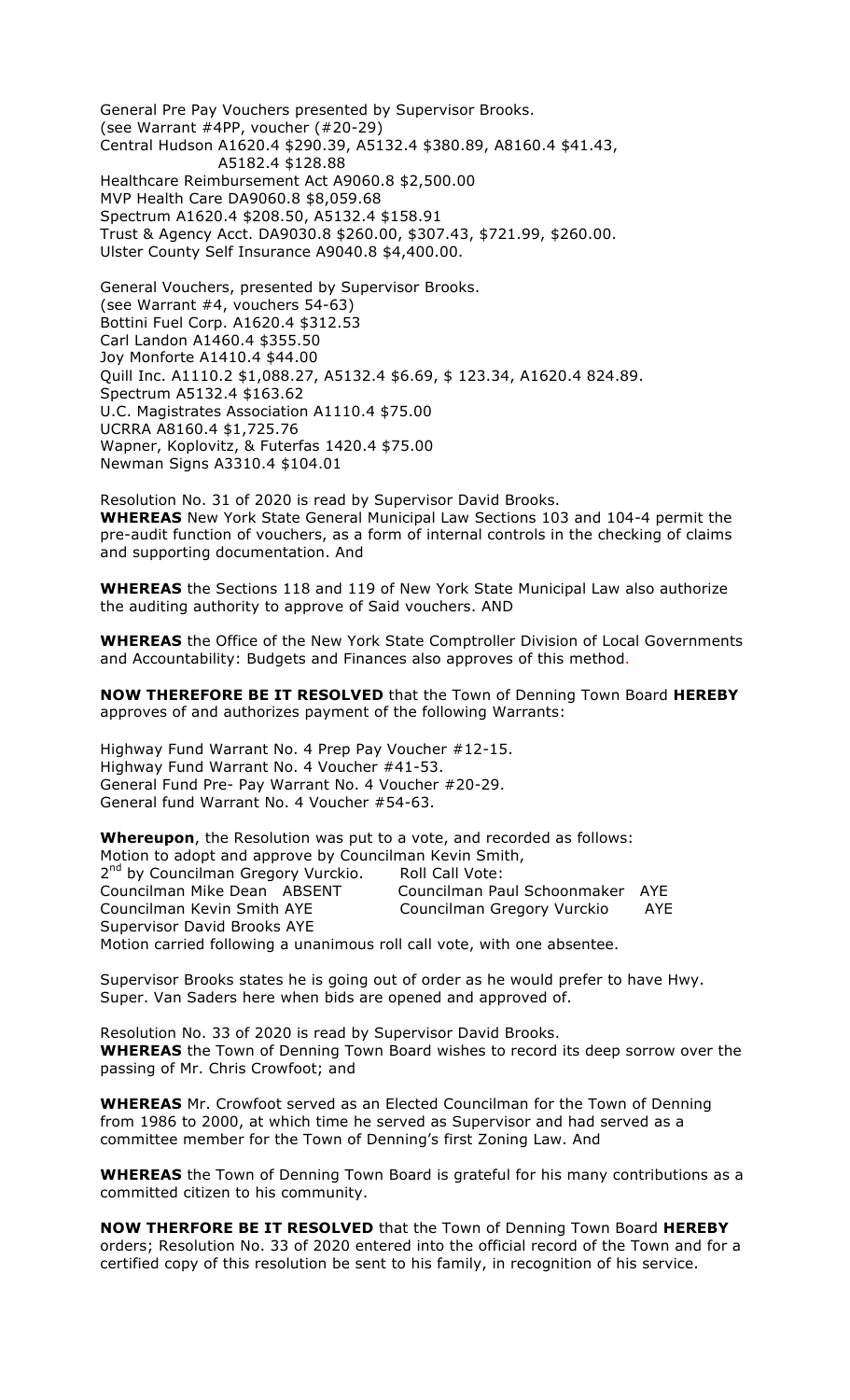**Whereupon**, the Resolution was put to a vote, and recorded as follows: Motion to adopt and approve by Councilman Gregory Vurckio,

2<sup>nd</sup> by Councilman Kevin Smith. Roll Call Vote: Councilman Mike Dean ABSENT Councilman Paul Schoonmaker AYE Councilman Kevin Smith AYE Councilman Gregory Vurckio AYE

Supervisor David Brooks AYE Motion carried following a unanimous roll call vote, with one absentee.

Supervisor Comments:

- Supervisor Brooks informs the Board; he has signed another contract for the Sundown Stream Restoration Project, and has gotten more funding.
- The Sundown Bridge will not be replaced this year; work has been done on the ROW.
- The temporary bridge will be mush more difficult to install then bridge.
- Supervisor Brooks reads a letter from Judge J. Follender.

"Supervisor David Brooks and Councilmen Town of Denning PO Box 277 Claryville, NY 12725

RE: Court Operations During COVID-19 State of Emergency

Dear Supervisor Brooks and Councilmen:

This letter is to inform Town Board of the Court's operations during the compulsory closure. As you are well aware the Court will remain closed till the beginning of May per Executive Order, which is subject to change as the state emergency evolves. During this time of compulsory closure Governor Cuomo has signed into affect that all Town employees that are to be paid during the COVID-19 shutdown.

The Court is in compliance with the Executive Order and has updated the answering machine to indicate the closure. The Court has also made all local police agencies aware of this closure and provided them with alternate numbers to contact the Court incase of emergencies.

Moving forward, as the Court resumes its normal operations, it will start implementing new precautions to protect Court staff as well as the public. The Court will start staggering dates and times for defendants to appear in order to limit the amount of people in the Courtroom at any one time. As the Court resumes its normal operations it will be pertinent for staff to have access to PPE. The Court is open to any suggestions that the Town Board members may have to improve upon Court safety as it resumes normal operations in the near future.

Very Truly yours, Hon. Jonathan Follender Denning Town Justice "

> Supervisor Brooks informs the Board that two drive thru testing sites have been set up, one at Ellenville Hospital, and at Tech City, you must have a doctors note for the test and an appointment or you will not be seen. If you need a doctor, call Ulster County and they will help you.

Highway Superintendent Dan Van Saders arrives late.

7 Bids have been received, they are opened and read by Town Clerk Joy Monforte. They are 209 Sand & Gravel, WLG, E. Tetz & Sons, Donohue Trucking, Mombaccus. Callanan Industries and Shaefer Enterprises. See Addendum to the minute book. Bids are reviewed by the Town Board and Hwy. Super. Van Saders.

Resolution No. 32 of 2020 is read by Supervisor David Brooks. **WHEREAS,** New York State General Municipal Law section 103 requires municipalities to go to bid and accept the lowest bid price, And

**WHEREAS,** following careful consideration by the Town of Denning Highway Superintendent and the Town Board. And

**WHEREAS**, New York State General Municipal Law § 103 (16) permits local governments to "piggy back" off of other municipal bids; for apparatus, materials, equipment supplies and to contract for additional services related to the afore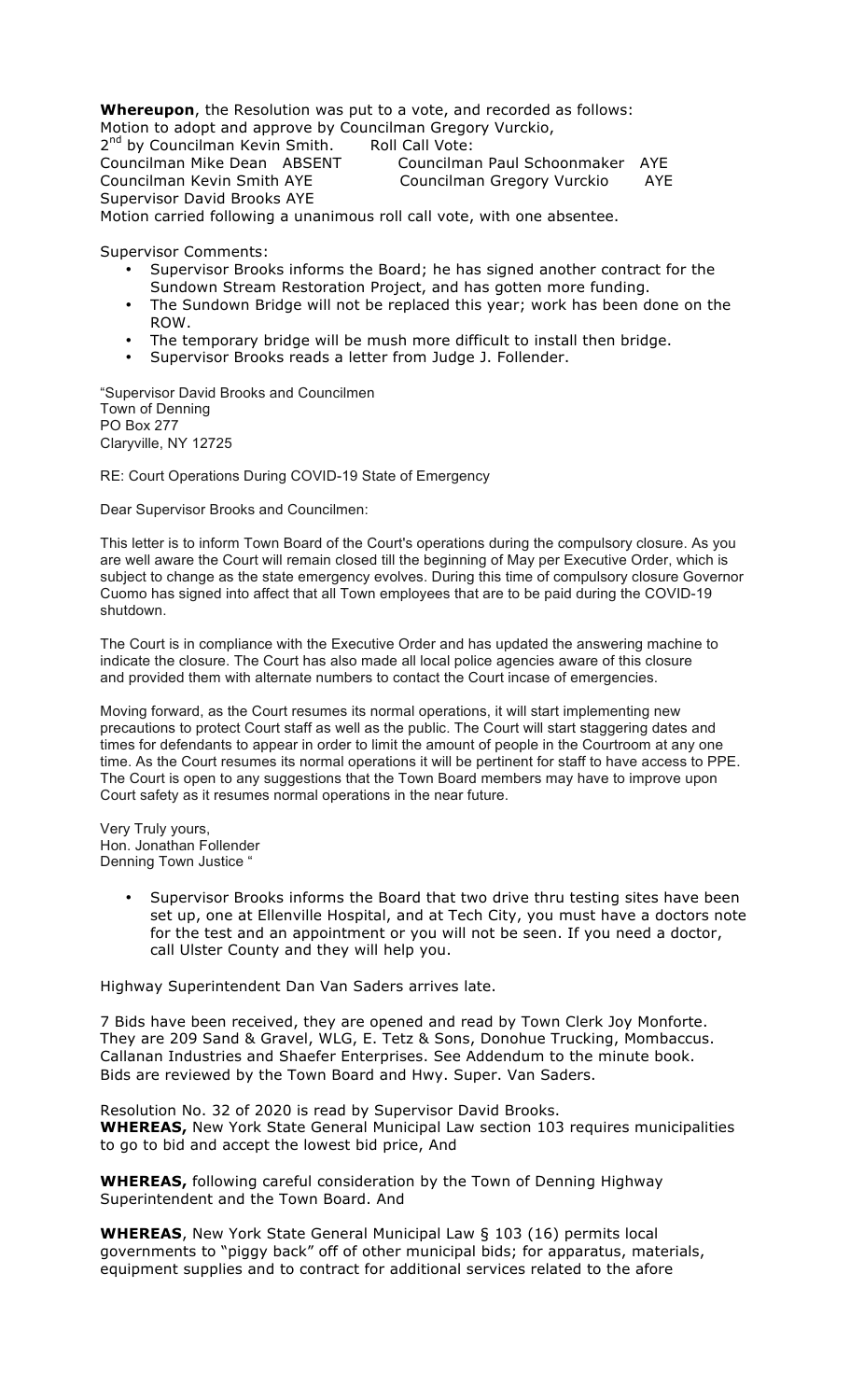mentioned off of any local, state, or federal government contract, so long as the contract was in a manner that is consistent with competitive bidding laws. And

**WHEREAS,** Town Law section § 5-36 E-1 authorizes Town Boards to waive Said bid if it is in the Town's best interest and accept the next lowest bid,

**NOW THEREFORE be it RESOLVED** The Town of Denning **HEREBY** accepts the following bids and the Town and any other municipality may "piggy back" on any Town of Denning bid or from any other municipal or other branches of government.

209 Sand & Gravel:

Sand- Snow & Ice (Ton)-No Clay\*and Bank Run (Ton)\*.

WLG:

Sand – Snow & Ice (Ton)-No Clay\* and Bank Run (Ton)\*.

E. Tetz:

#1 & #2 Stone Mix (Ton) Low Abr.\*, #1 A Stone (Ton) Low Abrasion\*, and Stackable Rock (Ton)\*

Bruce Donohue Trucking: #1 Stone (Ton) Low Abrasion\*, #45 Stone (and Cold Patch (Ton)\*, #45 Stone (Ton), Cold Patch (Ton).

## Mombaccus:

Quarry Rubble (Ton)\*, Low Abrasive Sand (Ton)\*, Gabions (Ton)\*, #2 Stone (Ton) Low Abrasion\*, Item #4 (Ton) - Ledge Rock\*, Crusher Run (Ton) Tail Gate Spread\*, Crusher Run (Ton)\*, Dumped Rip Rap (Ton)\*, Flat Bed Rip Rap (Ton)\*, and Slope Rock  $(Ton)*$ .

Callanan: Abrasive Sand (Ton)\*, Screenings (Ton)\*, Blacktop Hot Mix Type 6 & 7

**Whereupon**, the Resolution was put to a vote, and recorded as follows: Motion to adopt and approve by Councilman Gregory Vurckio, 2<sup>nd</sup> by Councilman Paul Schoonmaker. Roll Call Vote: Councilman Mike Dean ABSENT Councilman Paul Schoonmaker AYE Councilman Kevin Smith AYE Councilman Gregory Vurckio AYE Supervisor David Brooks AYE Motion carried following a unanimous roll call vote, with one absentee.

Supervisor Brooks asks Hwy. Super. Van Saders how everything is functioning?

- Hwy. Super. Van Saders replies the are doing 2 on /2 off this week and next, 50% of the crew.
- Minor snow events.
- Councilman Vurckio opens a discussion on the new coupling and operation of the new backhoe. Discussion follows.
- The sweeper has been serviced.
- Solenoid on the grader repaired.
- Supervisor Brooks asks Hwy. Super. Van Saders about pricing for the loader?
- Hwy. Super. Van Saders replies, he will bring next month.
- Supervisor Brooks inquires about the 284 Agreement, Hwy. Super. Van Saders replies he has not finalized it yet and is still working on it.
- Supervisor Brooks informs all present that the Winter Recovery Funds, and Pave NY is still in the budget. He also states he believes federal infrastructure funding will be available in the future.
- Supervisor Brooks asks Hwy. Super. Van Saders if he will be doing a lot of chipping and and some paving. Hwy. Super. Van Saders replies he hopes to, continuing that Peekamoose needs paving.
- Supervisor Brooks comments there is no revenue coming in right now, these are trying times but hopes, we will come out the better for it.
- Councilman Vurckio inquires if black top plants are open? Hwy. Super. Van Saders either today or the end of the month.
- Hwy Super. Van Saders asks what to do about the 2/2 on and off?
- Supervisor Brooks responds; wait until April  $29<sup>th</sup>$ , as per the Governor order and he see what happens then.
- Supervisor Brooks comments we must maintain social distancing.